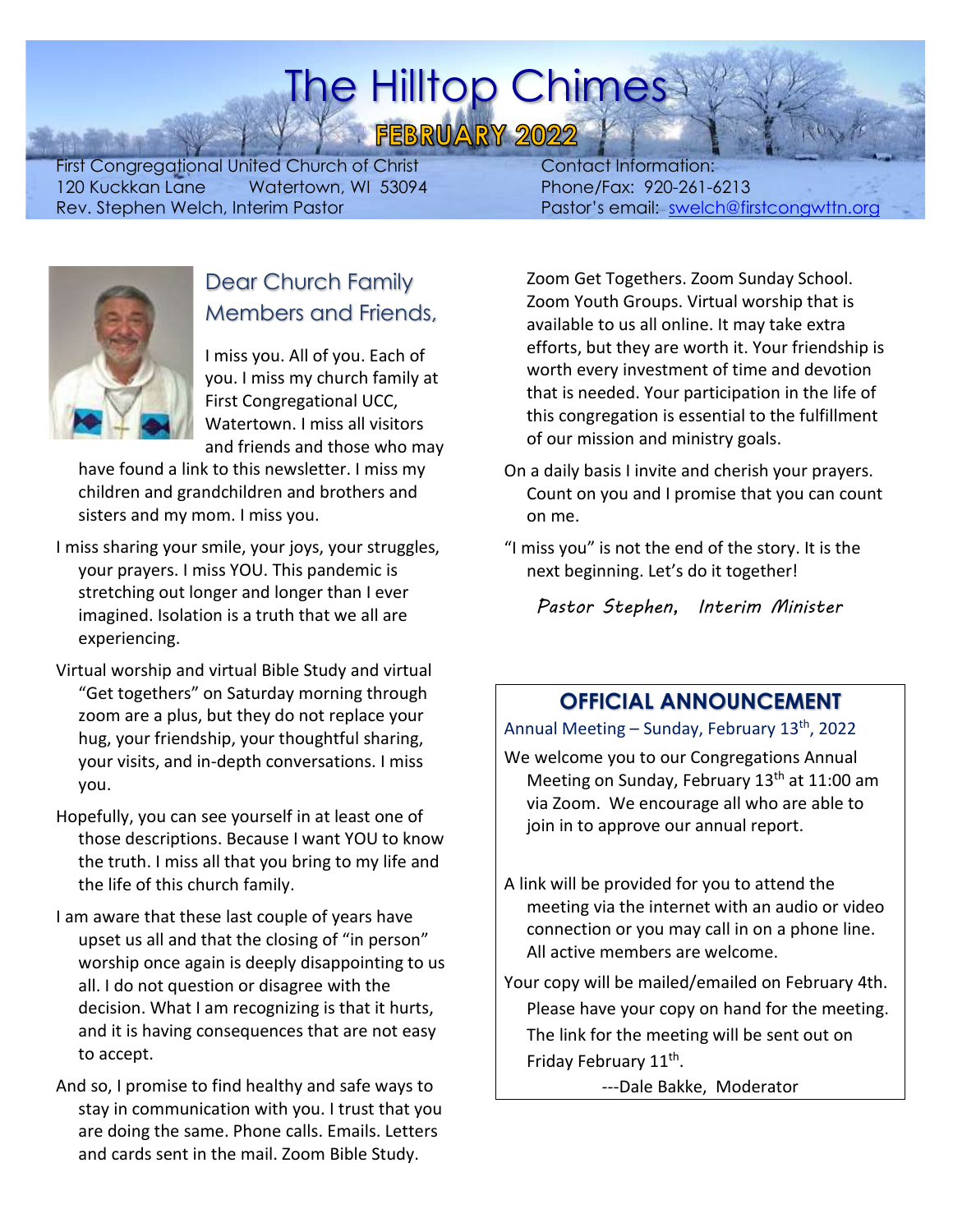## Serve in Worship **Virtually**



#### Liturgists: Liturgists read the

scripture and other responsive readings during a worship service. We have been very successful with recording via Zoom for worship and are looking for volunteers for January.

Recordings are done on Sundays at 10 a.m.. in the sanctuary. If you are interested in being a liturgist for the virtual services, please contact Laurel at [lbentz@firstcongwttn.org](mailto:lbentz@firstcongwttn.org) .



Juanita Edington c.920-988-2416/h.206-6111 [jaemusiclover@gmail.com](mailto:jaemusiclover@gmail.com) **Notes from the Music Director**

- As we have been sharing in-person worship, it continues to be recommended to have congregational singing only when masked and appropriate distance between family groups (The Hymn Society recommendations). We need to remember that while many may be vaccinated in our congregation, there are those who are not yet eligible to receive vaccines, or cannot, for various reasons. Aerosols expelled by singing move outward farther than those of ordinary breathing or talking.
- **We are seeking your offering of musical gifts for our worship**. We would like to continue the practice of sharing music in a safe way to enrich our worship. The plan includes a solo vocalist leading the hymns for the day at a safe distance, unmasked and with a microphone for clarity for the in-person congregation and the congregation attending on-line.
- Would you be interested in leading the hymns during worship on a Sunday? Would you be interested in sharing a musical offering? I am looking for musicians to serve our church by sharing their musical gifts. The musical offering can be vocal or instrumental. Please contact me if you would be interested. Thank you!
- Thank you to Susie Krueger and Juanita Edington who provided the musical offerings during the month of January.
- Finally, I wanted to share a Still Speaking Devotional that recently got me thinking. I think it speaks to everyone, musician and or not, especially the closing prayer.

#### "Sing Because You Have To"

#### by [Molly Baskette](https://www.ucc.org/byline/molly-baskette/) | published on Jan 16, 2022

- *But I will sing of your strength, in the morning I will sing of your love; for you are my fortress, my refuge in times of trouble.* – Psalm 59:16 (NIV)
- Last Thursday the singer Bobby McFerrin, hero of the late '80s number 1 hit, "Don't Worry Be Happy," was singing at my church.
- The occasion: a hippie 12-hour singalong on the penultimate day of the year, called "Sing for Your Life." A small group of us, masked and tested, stood on the chancel and filled the sanctuary with nonsense sounds. We matched pitch, found harmonies, introduced discordant notes, took things in wild new directions, or just swayed to the music like insane sea anemones.
- Bobby, who led us, is 71 now. He is slender and moves slowly because of the Parkinson's that has been gradually consuming him. His eyes have a hundred-yard stare, but every once in a while the slackness of his face erupts into the impish visage of yore. He doesn't have the vocal range he once did, but he's still got the chops: a wild range of syllables and tones that froth up from the leviathan depths of the ocean within him, each of them starting a conversation.
- At one point he paused the music, and cupping the mic, said slyly: "Anyone have any answers they want questioned?"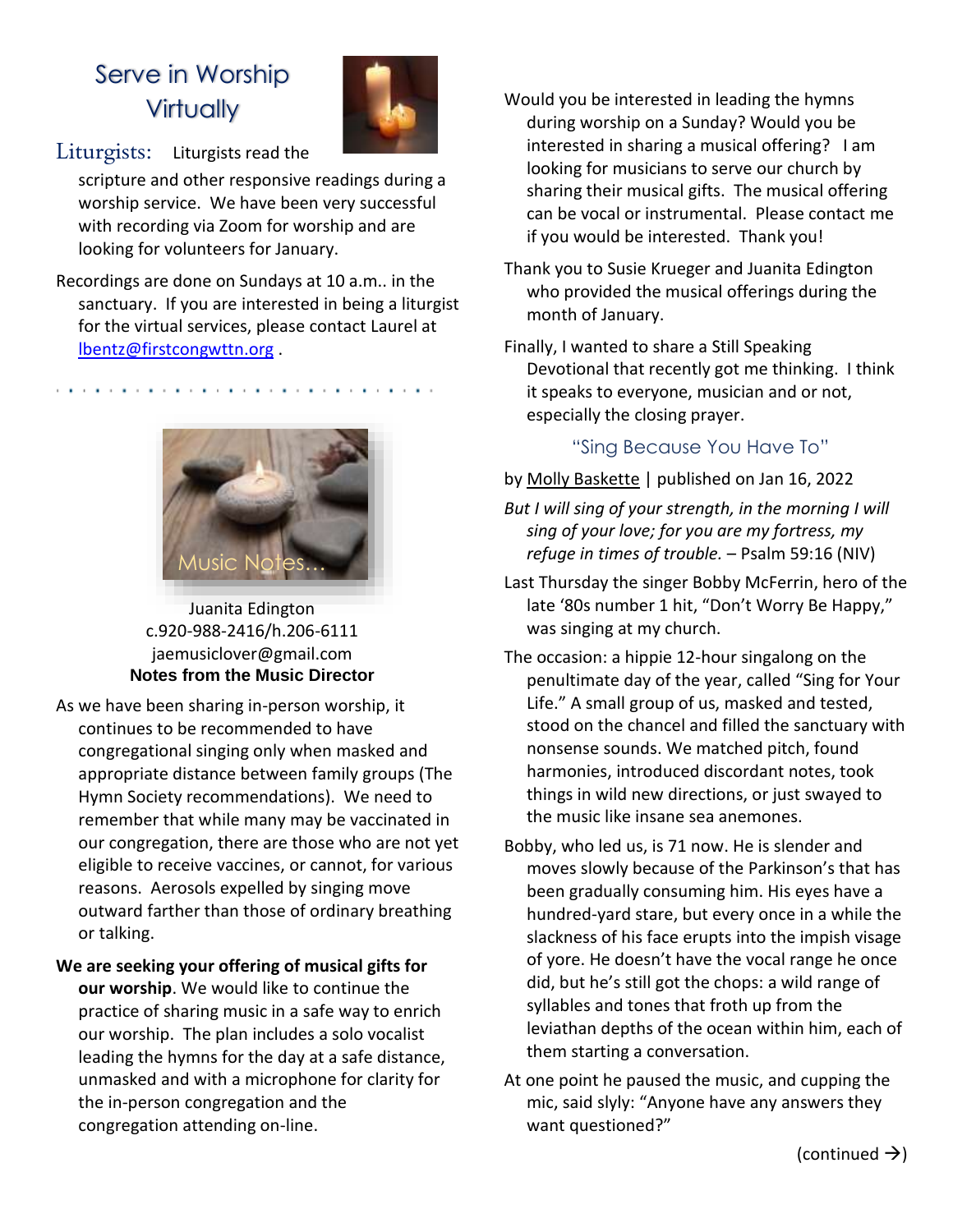- My teenage son raised his hand. "I know how much Parkinson's is taking away from you because I've seen it ravage my aunt, who was once so independent. How do you find your fire?"
- Bobby answered, "I get up every day, and I sing. I sing while I feed the dog. I sing while I get my wife breakfast, slowly. I sing because I have to. I still have so much music left inside of me."
- **Prayer**: God, wake us up and make us sing, every day, no matter the burdens we carry. May we sing, as an exercise in emptying our lungs of old breath. May we sing, because it's how we know we're still breathing after all that has happened. May we sing to be Your lungs in the world, whether we are worried or happy. Amen.+

#### **About the Author**: Molly Baskette pastors at First Church



Berkeley (CA) UCC. She is the author of several books about church renewal, parenting & faith, and spirituality. You can connect with her by subscribing to her newsletter, **[Doomsday Dance](https://gmail.us2.list-manage.com/subscribe?u=a1c3879a43bc068355074b89c&id=d3203e151c)  [Party](https://gmail.us2.list-manage.com/subscribe?u=a1c3879a43bc068355074b89c&id=d3203e151c)**.



### Reminder: Thursday MEDITATION

- The Thursday evening meditation group meets at 6:30 in the Youth Room. Typically, sessions last for 30 minutes and are led by church member, Pam Martin. Participants say that it's a great way to refocus and relax. No RSVP needed, Masks are required.
- Please contact Laurel Bentz via email or phone at [lbentz@firstcongwttn.org](mailto:lbentz@firstcongwttn.org) or 920-261-6213 and we will follow up with you.



#### Our Bible Study continues….

Our group continues to meet on ZOOM at 9am on Tuesdays. We have wonderful conversations. Please feel free to join us at any time! We will continue with the "Listen Up" series with a 3 part study of the Book of Genesis. Workbook materials are provided.

#### Join Zoom Meeting

#### [https://us02web.zoom.us/j/232183369?pwd=N0p](https://us02web.zoom.us/j/232183369?pwd=N0pmNDhqd3poTXFtdG1rT0xYazNqdz09) [mNDhqd3poTXFtdG1rT0xYazNqdz09](https://us02web.zoom.us/j/232183369?pwd=N0pmNDhqd3poTXFtdG1rT0xYazNqdz09)

A new book study, Grounded by Diana Butler Bass, will begin Friday, February 18<sup>th</sup> at 9 a.m. Books will be available to "borrow" through our Frater Library Fund. Alternatively, you may also purchase one to keep.

A Zoom link will be available prior to the first class.



### From the Coordinator of Children and Youth **Ministries**

Melissa Mattke Coordinator of Children and Youth Ministries [mmattke@firstcongwttn.org](mailto:mmattke@firstcongwttn.org) 920-261-6213 [josc.mom@hotmail.com](mailto:josc.mom@hotmail.com) 262-719-1383

#### **Sunday School:**

We have been continuing our ZOOM Sunday School at 9am on Sunday. The group is starting a new unit titled " The Talent Show". Each week we learn different gifts that each of us have and how we can use them in the kingdom of God. We always end with a scavenger hunt…that is the favorite activity with these kiddos. They are now loving sending me on hunts! Feel free to join us anytime!

Here is the Link to Join Zoom Meeting [https://us02web.zoom.us/j/87621677567?pwd=Zn](https://us02web.zoom.us/j/87621677567?pwd=ZnErNTJST3hBeWJESThXSUZBVERzUT09) [ErNTJST3hBeWJESThXSUZBVERzUT09](https://us02web.zoom.us/j/87621677567?pwd=ZnErNTJST3hBeWJESThXSUZBVERzUT09)

**(continued** →**)**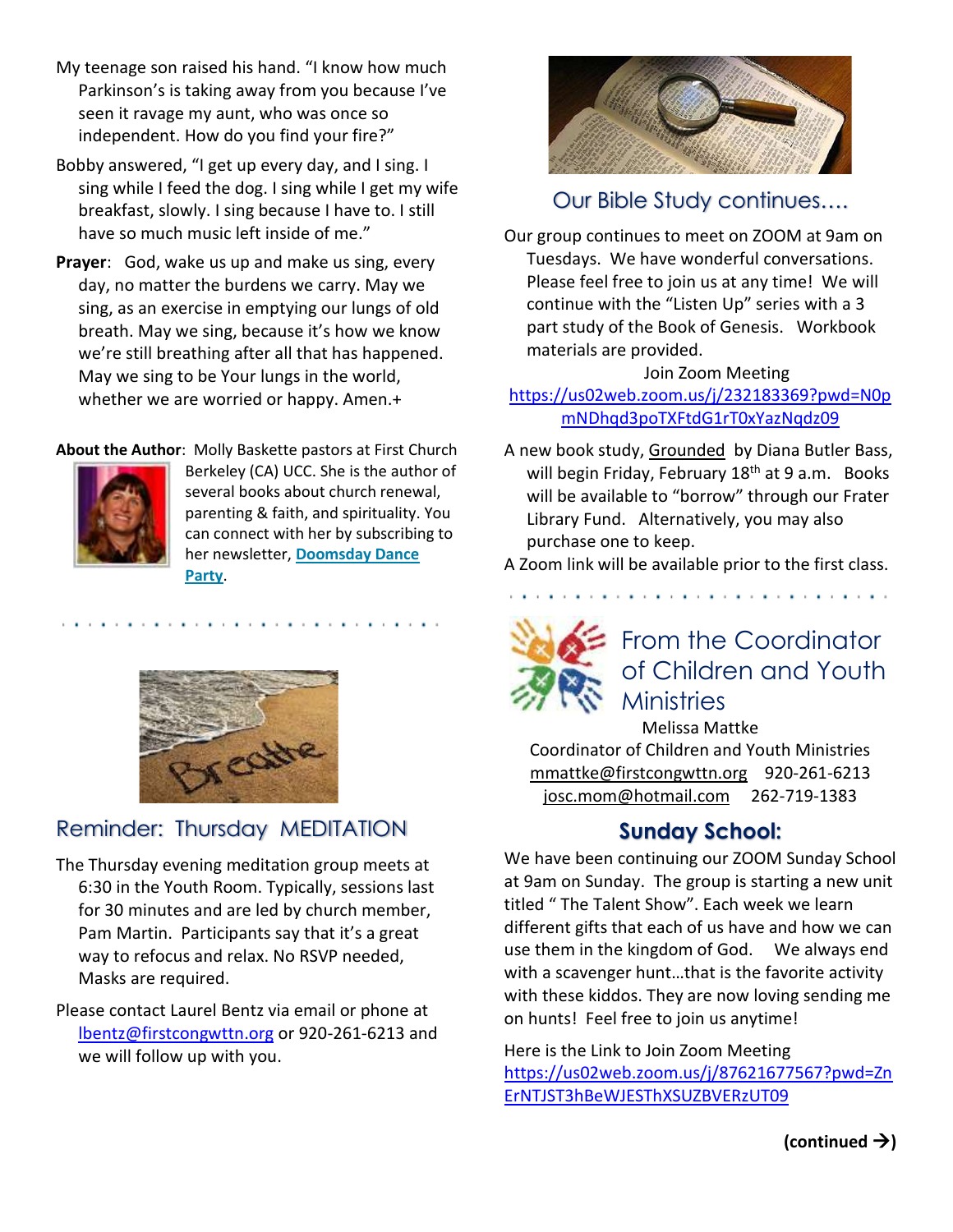

### **H2O Youth Group:**

Youth Group on Zoom will begin at 11:15am and end at 12:30pm. We are not meeting on Wednesday evenings anymore. I will be sending home materials that we will be working through together during our Zoom Time! We are struggling a bit with everybody's schedules to get us all together at the same time to meet. We are hoping to meet in person soon, it will all depend on the community Covid numbers. Here is the new Zoom Link for Sundays:

Here is the Link to Join Zoom Meeting

[https://us02web.zoom.us/j/87423748627?pwd=an](https://us02web.zoom.us/j/87423748627?pwd=anFzaXRSWDBjUnk4Y2RiaW1RRFhLZz09) [FzaXRSWDBjUnk4Y2RiaW1RRFhLZz09](https://us02web.zoom.us/j/87423748627?pwd=anFzaXRSWDBjUnk4Y2RiaW1RRFhLZz09)

Melissa Mattke Coordinator of Children and Youth Ministries [mmattke@firstcongwttn.org](mailto:mmattke@firstcongwttn.org) 920-261-6213 [josc.mom@hotmail.com](mailto:josc.mom@hotmail.com) 262-719-1383



### Versiti Blood Drive Report

BLOOD DRIVE: A blood drive was held at First Congregational UCC on January 13, 2022. This drive was very successful with a total of 26 units collected! Just ONE unit collected could save 3 lives!!!

Our next blood drive is scheduled for May 26, 2022. Feel free to sign up anytime:

If you would like to sign up to donate blood, please contact me or use this link to sign up. [https://donate.wisconsin.versiti.org/donor/sche](https://donate.wisconsin.versiti.org/donor/schedules/drive_schedule/203518) [dules/drive\\_schedule/203518](https://donate.wisconsin.versiti.org/donor/schedules/drive_schedule/203518)

If you have any questions contact me. [mmattke@firstcongwttn.org](mailto:mmattke@firstcongwttn.org) or [josc.mom@hotmail.com](mailto:josc.mom@hotmail.com) or 262-719-1383



### **Saturday Morning Chats:**

A few people used to gather in the church parking lot on Saturday mornings just to chat. The weather is making that not much fun $\circled{c}$ . So, let's change it to a Zoom chat time.

Here is the link if you would like to join. Please let me know if you have any questions or comments or if you need some help with Zoom! Every week on Sat at 10am Melissa Mattke is inviting you to a scheduled Zoom meeting.

Please download and import the following iCalendar (.ics) files to your calendar system.

Link to Join Zoom Meeting [https://us02web.zoom.us/j/87871939725?pwd=Tk](https://us02web.zoom.us/j/87871939725?pwd=TkUwdTdCRHlNV3lvMDJsOENXOVNoUT09) [UwdTdCRHlNV3lvMDJsOENXOVNoUT09](https://us02web.zoom.us/j/87871939725?pwd=TkUwdTdCRHlNV3lvMDJsOENXOVNoUT09) Meeting ID: 878 7193 9725 Passcode: 339374



**DEVOTIONAL** Created by the StillSpeaking Writers' Group

a just world for all ucc.org

The Daily Devotional is a spiritually deep and refreshing well, to which thousands of readers are drawn each day.

The overall vision and voice of the Daily Devotional is tended by the [Stillspeaking Writers' Group](https://www.ucc.org/stillspeaking-writers/) and supported by the staff of The Pilgrim Press.

Check it out at the link below and you can choose to get daily devotionals sent to your inbox.

https://www.ucc.org/daily-devotional/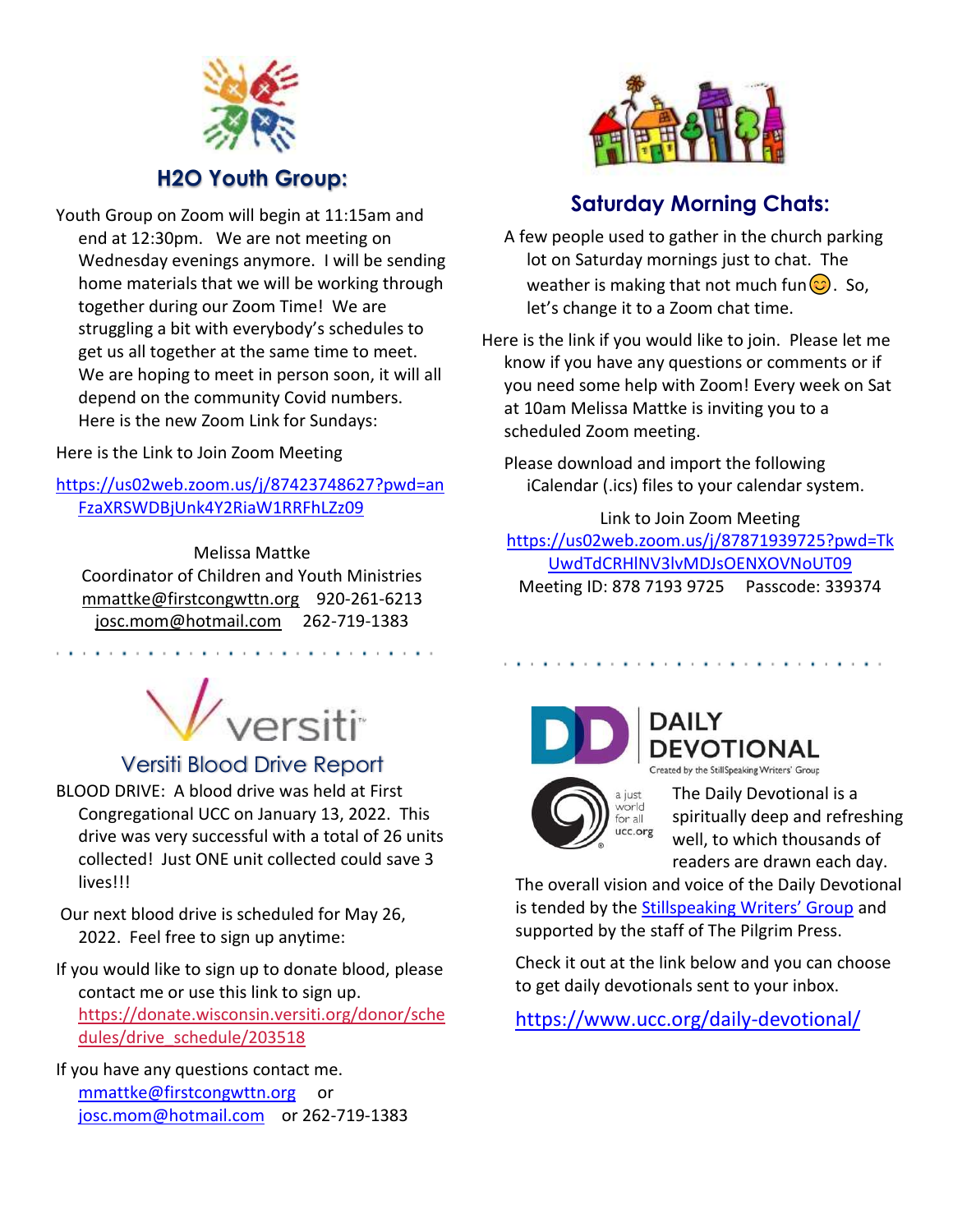

#### February Birthdays

- 02/02 Sarah Miller
- 02/03 Kaycee Bocher
- 02/05 Jason Schwager
- 02/07 Zachariah Koch
- 02/08 Troy Maas Jr
- 02/10 Sean Driessen
- 02/12 Robert Larson
- 02/15 Juanita Edington
- 02/18 Nicholas Bathke
- 02/18 June Schroeder
- 02/21 Sam Vogel
- 02/23 Tucker Fremont
- 02/25 Rebekah Wood
- 02/27 Desiree Livermore

# BOOK OF LIFE

Cyndi Stockhus's father, Robert, died January 6, 2022.

Mike and Anna Wineke's daughter, Alison Wineke, died January 7, 2022. Kate Driessen's grandfather, Jim, died January 18, 2022.

Lola Meyers grandmother, Yvonne Crum died January 22, 2022. Lola's uncle, Kevin Crum, died January 20, 2022.

#### . . . . . . . . . . . . . . . . . How to Join Us for Worship

- 1) Through the email link sent out weekly "Welcome to Worship" from [lbentz@firstcongwttn.org](mailto:lbentz@firstcongwttn.org)
- *2)* Our church's Facebook page: [https://www.facebook.com/First-](https://www.facebook.com/First-Congregational-United-Church-of-Christ-118640148151341/)[Congregational-United-Church-of-Christ-118640148151341/](https://www.facebook.com/First-Congregational-United-Church-of-Christ-118640148151341/)
- *3)* Watertown Cable channel 985 broadcasts the Sunday service on Thursdays at 10 am and 5 pm and then again on the following Sunday at 6 pm.
- *4)* Our new church website (see 'Media'): <https://firstcongwttn.org/>Services posted on Mondays.
- *5) Communion Sundays* the first Sunday of each month. Bring the bread and cup to your table at home and join in the sacraments if you watch the recording.

### OFFERING ENVELOPES or EFT

Envelopes for 2022 If you have used the mailable envelopes in 2021, we have a box at church for you. Wish to get envelopes? Call/email Laurel to get a box at Office: 920-261-6213 or [lbentz@firstcongwttn.org](mailto:lbentz@firstcongwttn.org)

| Financial Update – General Fund 12/31/2021 |                                         |                                       |                                                  |                                                |                                    |                                  |                                               |                             |  |  |  |  |  |
|--------------------------------------------|-----------------------------------------|---------------------------------------|--------------------------------------------------|------------------------------------------------|------------------------------------|----------------------------------|-----------------------------------------------|-----------------------------|--|--|--|--|--|
| 2021                                       | <b>BUDGETED</b><br><b>CONTRIBUTIONS</b> | <b>ACTUAL</b><br><b>CONTRIBUTIONS</b> | <b>BUDGETED</b><br><b>TOTAL</b><br><b>INCOME</b> | <b>ACTUAL</b><br><b>TOTAL</b><br><b>INCOME</b> | <b>BUDGETED</b><br><b>EXPENSES</b> | <b>ACTUAL</b><br><b>EXPENSES</b> | <b>MONTH</b><br><b>GAIN OR</b><br><b>LOSS</b> | <b>YEAR GAIN</b><br>OR LOSS |  |  |  |  |  |
| January                                    | \$17,807                                | \$15,325                              | \$18,715                                         | \$16,399                                       | \$18,586                           | \$15,669                         | \$730                                         | \$730                       |  |  |  |  |  |
| February                                   | \$17,805                                | \$18,042                              | \$18,719                                         | \$18,992                                       | \$18,586                           | \$16,521                         | \$2,471                                       | \$3,201                     |  |  |  |  |  |
| March                                      | \$17,805                                | \$17,685                              | \$18,719                                         | \$21,170                                       | \$18,587                           | \$19,298                         | \$1,872                                       | \$5,073                     |  |  |  |  |  |
| April                                      | \$17,805                                | \$15,600                              | \$18,719                                         | \$16,684                                       | \$18,588                           | \$14,630                         | \$2,054                                       | \$7,127                     |  |  |  |  |  |
| May                                        | \$17,805                                | \$14,840                              | \$18,719                                         | \$14,942                                       | \$18,588                           | \$15,354                         | $-5412$                                       | \$6,715                     |  |  |  |  |  |
| June                                       | \$17,805                                | \$16,118                              | \$18,719                                         | \$17,194                                       | \$18,588                           | \$25,480                         | $-58,286$                                     | $-51,571$                   |  |  |  |  |  |
| July                                       | \$17,805                                | \$14,237                              | \$18,719                                         | \$14,396                                       | \$18,588                           | \$12,886                         | \$1,510                                       | $-561$                      |  |  |  |  |  |
| August                                     | \$17,805                                | \$21,005                              | \$18,719                                         | \$21,142                                       | \$18,588                           | \$14,332                         | \$6,810                                       | \$6,749                     |  |  |  |  |  |
| September                                  | \$17,805                                | \$16,039                              | \$18,719                                         | \$16,889                                       | \$18,588                           | \$15,314                         | \$1,575                                       | \$8,324                     |  |  |  |  |  |
| October                                    | \$17,805                                | \$14,335                              | \$18,719                                         | \$15,144                                       | \$18,588                           | \$7,769                          | \$7,375                                       | \$15,699                    |  |  |  |  |  |
| November                                   | \$17,805                                | \$22,420                              | \$18,719                                         | \$24,276                                       | \$18,588                           | \$11,255                         | \$13,021                                      | \$28,720                    |  |  |  |  |  |
| December                                   | \$17,805                                | \$17,593                              | \$18,719                                         | \$20,275                                       | \$18,588                           | \$23,882                         | $-53,607$                                     | \$25,113                    |  |  |  |  |  |